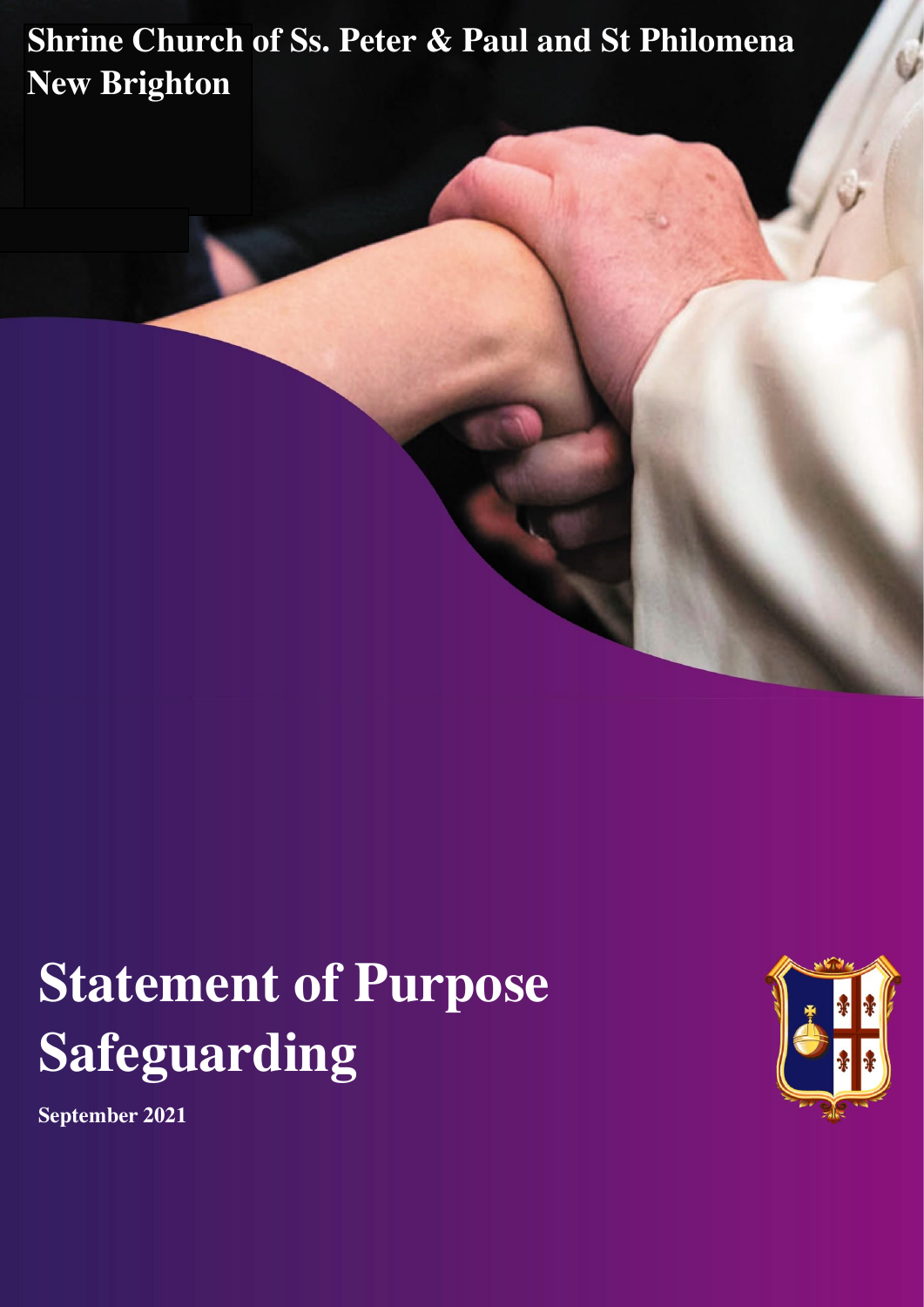# Ss Peter & Paul and St Philomena, New Brighton STATEMENT OF PURPOSE

### SAFEGUARDING

### What is Safeguarding?

*"The Catholic Church in England and Wales is striving towards a culture of safeguarding where all are safe from harm and abuse and where every person is encouraged and enabled to enjoy the fullness of life in Jesus Christ through the prayerful, caring, nurturing, supportive and protective endeavours of the Catholic community, both individually and collectively.".*

(Towards a Culture of Safeguarding 2012).

The Rector and Trustees are committed to safeguarding as an integral part of the life and ministry of the Church. Every human being has a value and dignity which we, as Catholics, recognise as coming directly from God's creation of male and female in his own image and likeness. Therefore, our Shrine Church must be a safe place of welcome where we support and protect one another. We must take particular care of those who may be vulnerable due to age, illness, disability or current and past experiences in their lives and respond compassionately to their needs to help keep them safe from harm. How we approach this is to follow the guidance and principles of the Catholic Safeguarding Advisory Services (CSAS), promoting this approach in parishes and encouraging appropriate training for all.

In creating this safe culture, the clergy and the laity have a role to play. Clergy are aware of their responsibilities around safeguarding and are now mandated to take part in a programme of training.

Mr Kevin Jones is the appointed Safeguarding Representative for this Shrine Church who has also undergone approved training.

The clergy and the Safeguarding Representative are supported by the Diocesan Safeguarding **Office** 

The staff in the Safeguarding Office have a key role to play in ensuring that the Diocesan policies and procedures are disseminated and are in operation at all times.

This includes safe recruitment of all volunteers in parishes, groups and organisations; managing criminal record check applications as the Diocesan counter signatory for the national registered body with the Disclosure & Barring Service; providing ongoing training and resources in child and vulnerable adult protection with clergy, lay individuals and groups across the diocese.

In addition at Diocesan level, links with Local Safeguarding Children Boards and Local Safeguarding Adult Boards are maintained and policy at a national level is influenced and developed through the National Catholic Safeguarding Commission (NCSC) and the Catholic Safeguarding Advisory Service (CSAS).

**However, safeguarding is a matter for everyone.**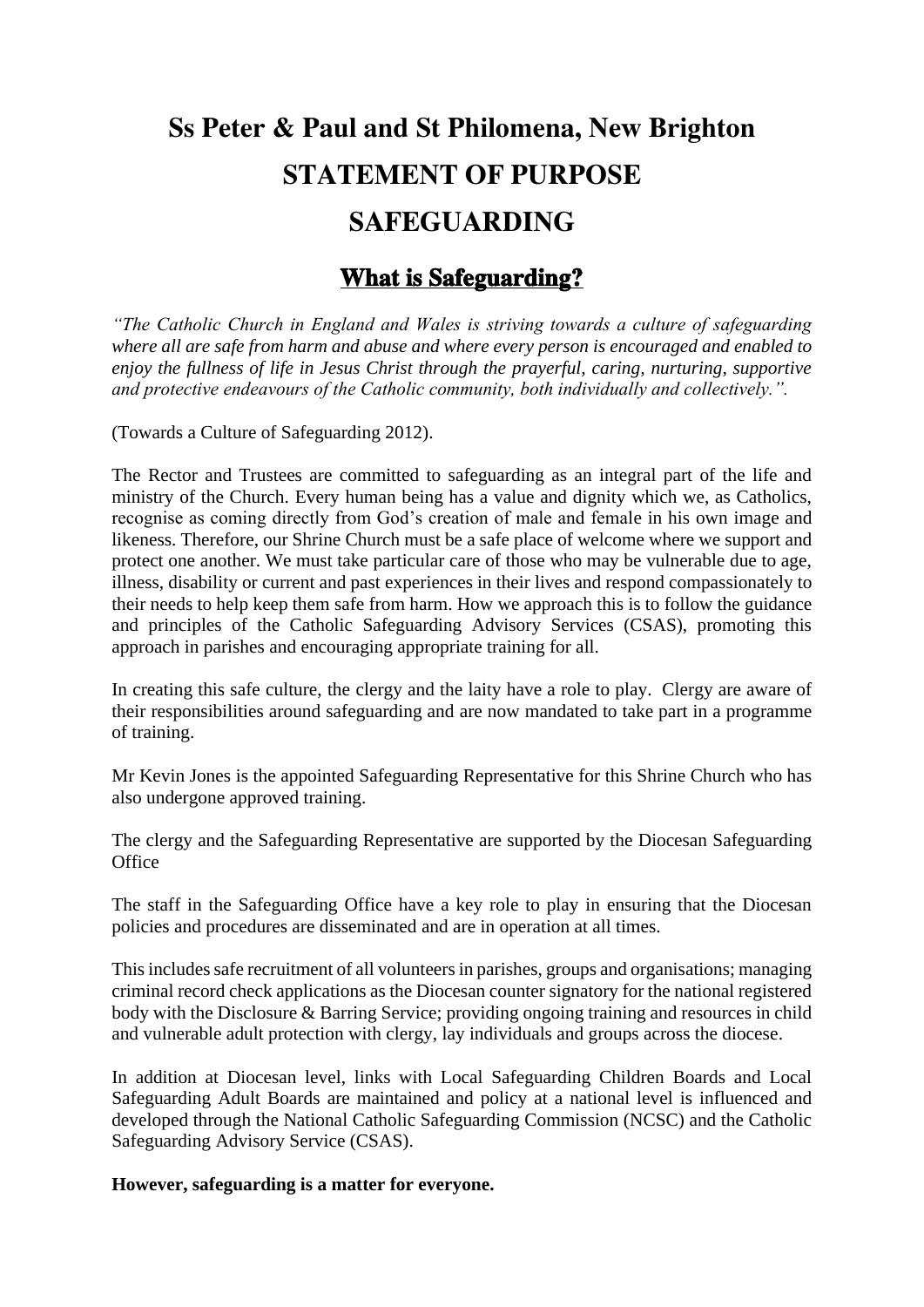**Wherever a child, young person or vulnerable adult is at risk or concerns are raised we have a duty to act to safeguard that individual and promote their welfare.** 

#### **If you have concerns you can contact Kevin Jones, the Safeguarding representative, the Diocesan Safeguarding Coordinator, or, if there is immediate risk, the Police or Local Authority Children's/Adult's Social Services.**

Our Shrine Church has a busy liturgical schedule but our activities extend beyond this as the church building is a unique landmark that attracts visitors whose attendance is perhaps not predicated by a desire to worship in the first place.

As part of the promotion of the church as a place to visit and learn about the place it holds in the heritage of the local community and simultaneously promote the Catholic faith, we encourage events and outreach. It has been agreed that the following will form part of this statement and as such will be our practice.

Safeguarding Policy for Community Outreach Projects

- Appropriate recruitment and induction procedures for all new volunteers responsible for providing safe environments for everyone attending 'community outreach projects' at the Shrine.
- Volunteers who work with children or vulnerable adults ought to possess suitable vetting clearing namely a Data Barring Service (DBS) clearance.
- Where a volunteer does not have such clearance, deployment options should be referred to the Safeguarding Representative on a case by case basis.
- All volunteers wear a name and photo badge.
- During project events all teachers/parents/guardians/carers are responsible for the continuous care and supervision of their own children/pupils/vulnerable adults. If they are unable to attend personally, they must delegate their responsibilities to an identified adult and ensure that their children/pupil/vulnerable adults are aware of the identity and name of the person responsible for their care. This includes supervision throughout their visit.
- Photographs will only be taken with written permission of the responsible adult or carer.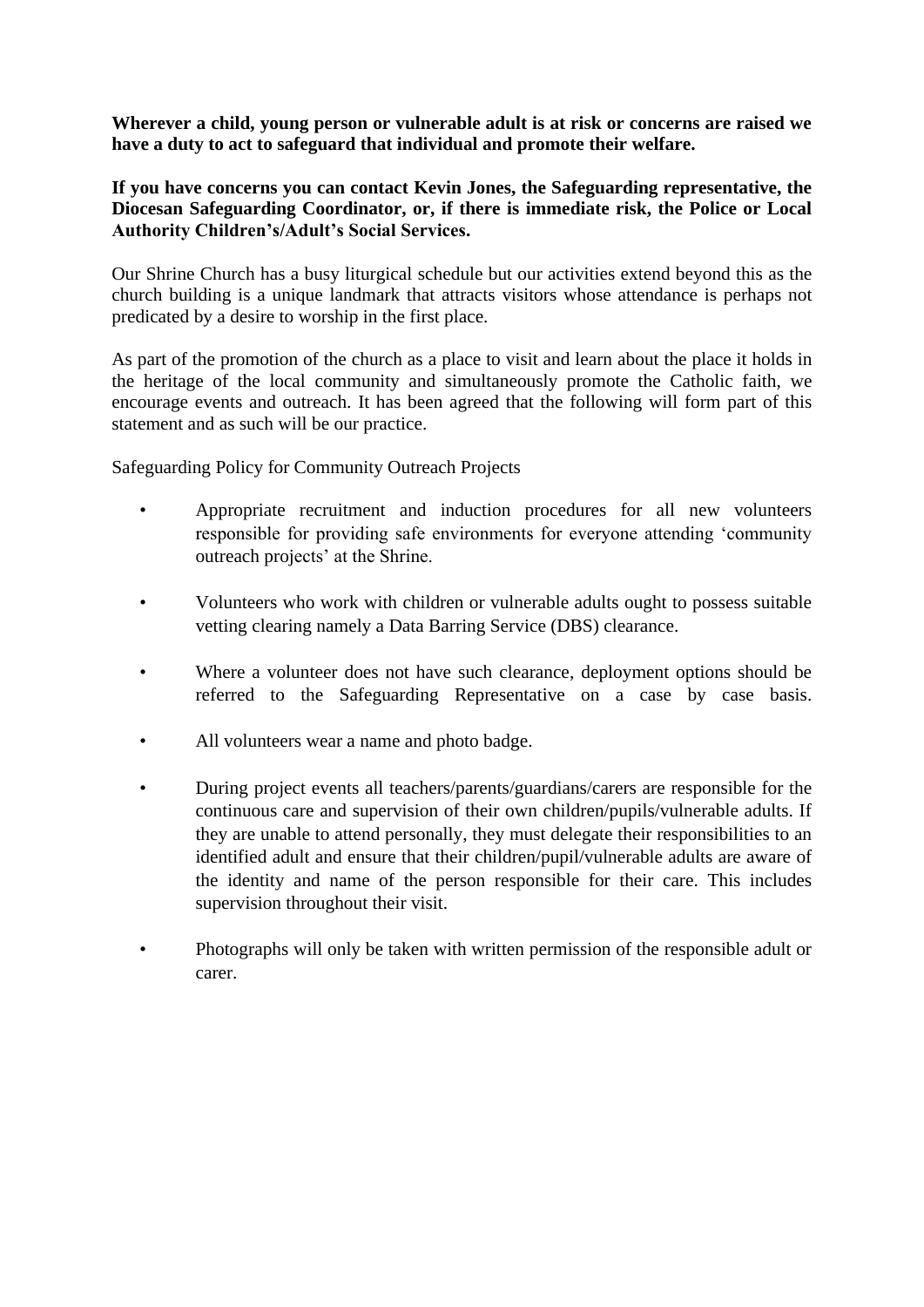